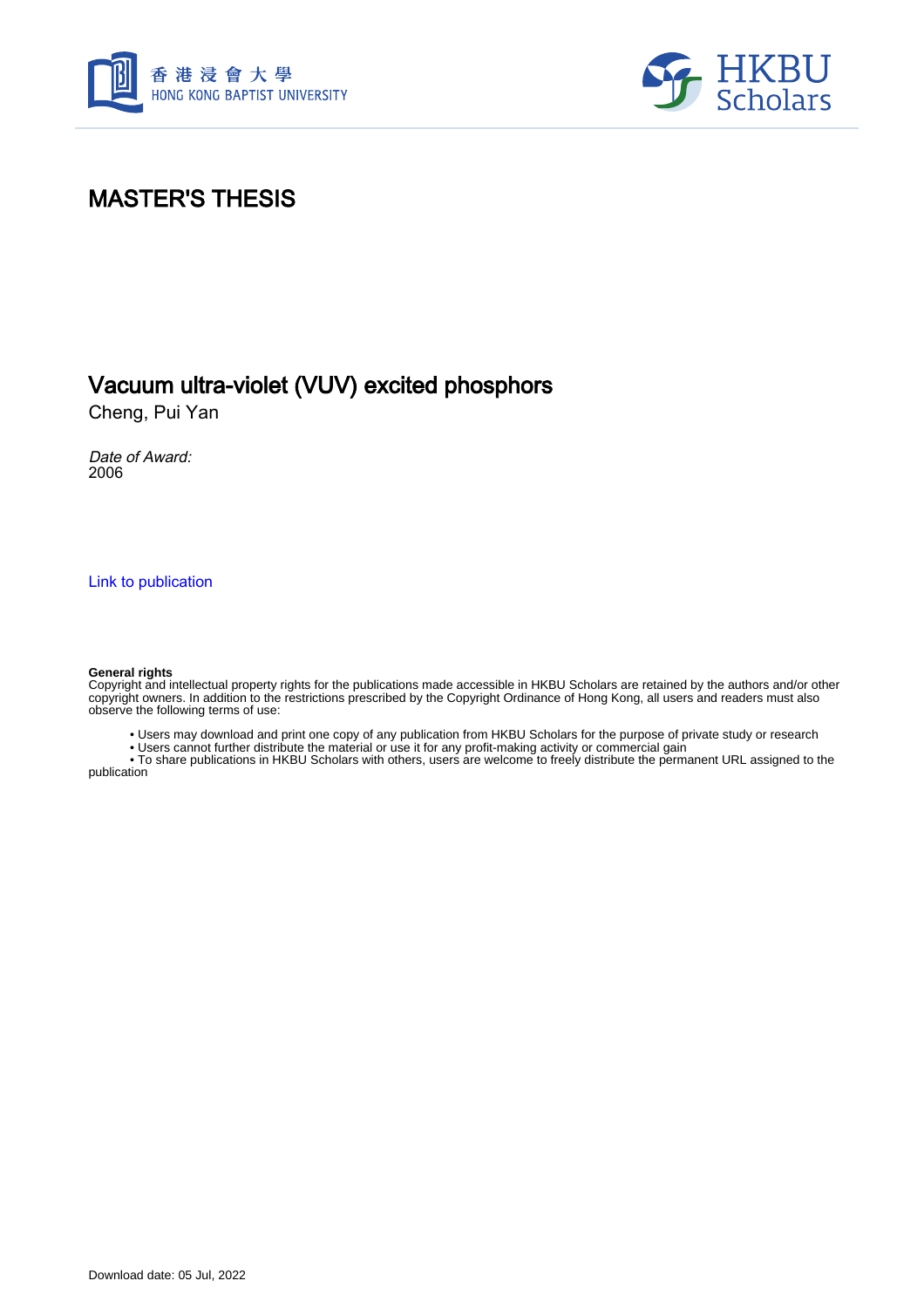# **Vacuum Ultra-Violet (VUV) Excited Phosphors**

**CHENG Pui Yan** 

# **A thesis submitted in partial fulfillment of the requirements**

**for the degree of** 

**Master of Philosophy** 

**Principal Supervisor: CHEAH Kok Wai** 

**Hong Kong Baptist University** 

**August 2006**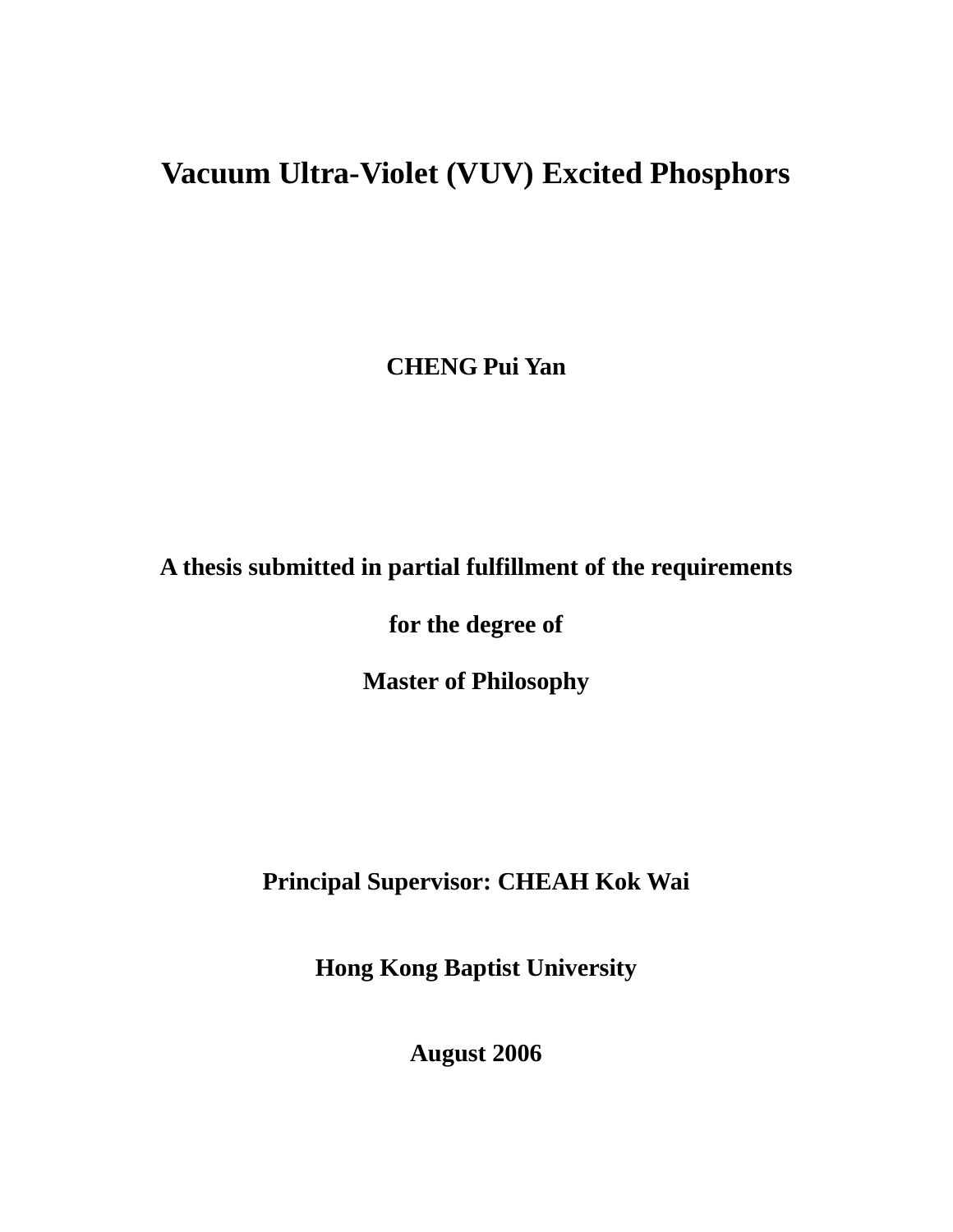### **Abstract**

Phosphors in some new displays and lighting devices are excited by vacuum ultra-violet (VUV) radiation. The luminescence characteristics and the properties of phosphor under VUV excitation are an interesting area to investigate. In this project, different techniques to synthesize phosphor such as solid state reaction, microwave method, combustion and precipitation were used. The solid state reaction method can produce a relative brightness phosphor and the synthesizing condition is easy to control; the precipitation method can produce an evenly distributed elliptical phosphor. Several types of phosphor were fabricated from these different synthesizing techniques. The spectroscopic studies on red phosphor  $YA\rightarrow B_3(BO_3)_4$ : Eu<sup>3+</sup> and on green phosphor  $BaMgAl<sub>14</sub>O<sub>17</sub>:Eu<sup>2+</sup>.Mn<sup>2+</sup>$  were carried out. The photoluminescence (PL) spectrums of the red and green phosphor are dominant by 617nm and 517nm respectively. From their photoluminescence excitation (PLE) spectrums, they have an excitation peak in the VUV region (150nm) due to the host lattice absorption. Moreover, under VUV excitation, the effect of the  $Eu^{3+}$ -doping concentration in the red phosphor and  $Eu^{2+}$ -doping concentration in the green phosphor are different from UV excitation. The optimum concentration in red phosphor under VUV and UV excitation is 20% while that under UV excitation is 100%. The optimum concentration changes with the excitation energy. The optimum concentration levels of europium in green phosphor under VUV and UV excitation are 4% and 10%. Lastly, the CIE chromaticity coordinate of green phosphor is closer to the standard coordinate by mixing two green phosphors with different chromaticity.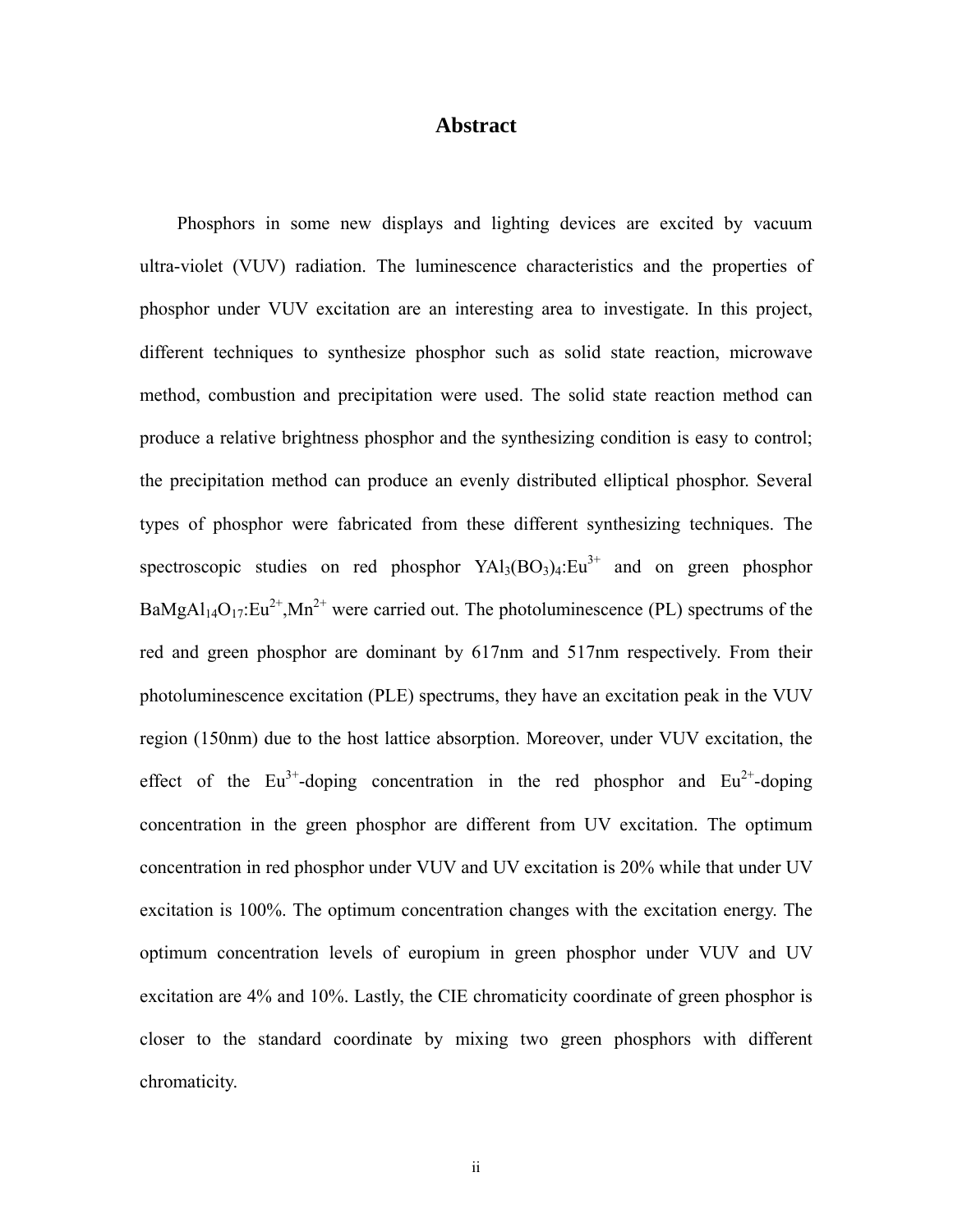# **Contents**

| <b>Declaration</b>             |       |  | Ť   |  |  |
|--------------------------------|-------|--|-----|--|--|
| <b>Abstract</b>                |       |  |     |  |  |
| Acknowledgement                |       |  |     |  |  |
| <b>Contents</b><br>1V          |       |  |     |  |  |
| <b>List Of Tables</b>          |       |  | V11 |  |  |
| viii<br><b>List Of Figures</b> |       |  |     |  |  |
| <b>Chapter 1</b>               |       |  |     |  |  |
| <b>Chapter 2</b>               |       |  |     |  |  |
| 2.1                            |       |  |     |  |  |
|                                | 2.1.1 |  |     |  |  |
|                                | 2.1.2 |  |     |  |  |
| $2.2^{\circ}$                  |       |  |     |  |  |
|                                | 2.2.1 |  |     |  |  |
| 2.3                            |       |  |     |  |  |
|                                | 2.3.1 |  |     |  |  |
|                                | 2.3.2 |  |     |  |  |
| 2.4                            |       |  |     |  |  |
| 2.5                            |       |  |     |  |  |
| 2.6                            |       |  |     |  |  |
|                                |       |  |     |  |  |
| <b>Chapter 3</b>               |       |  |     |  |  |
| 3.1                            |       |  |     |  |  |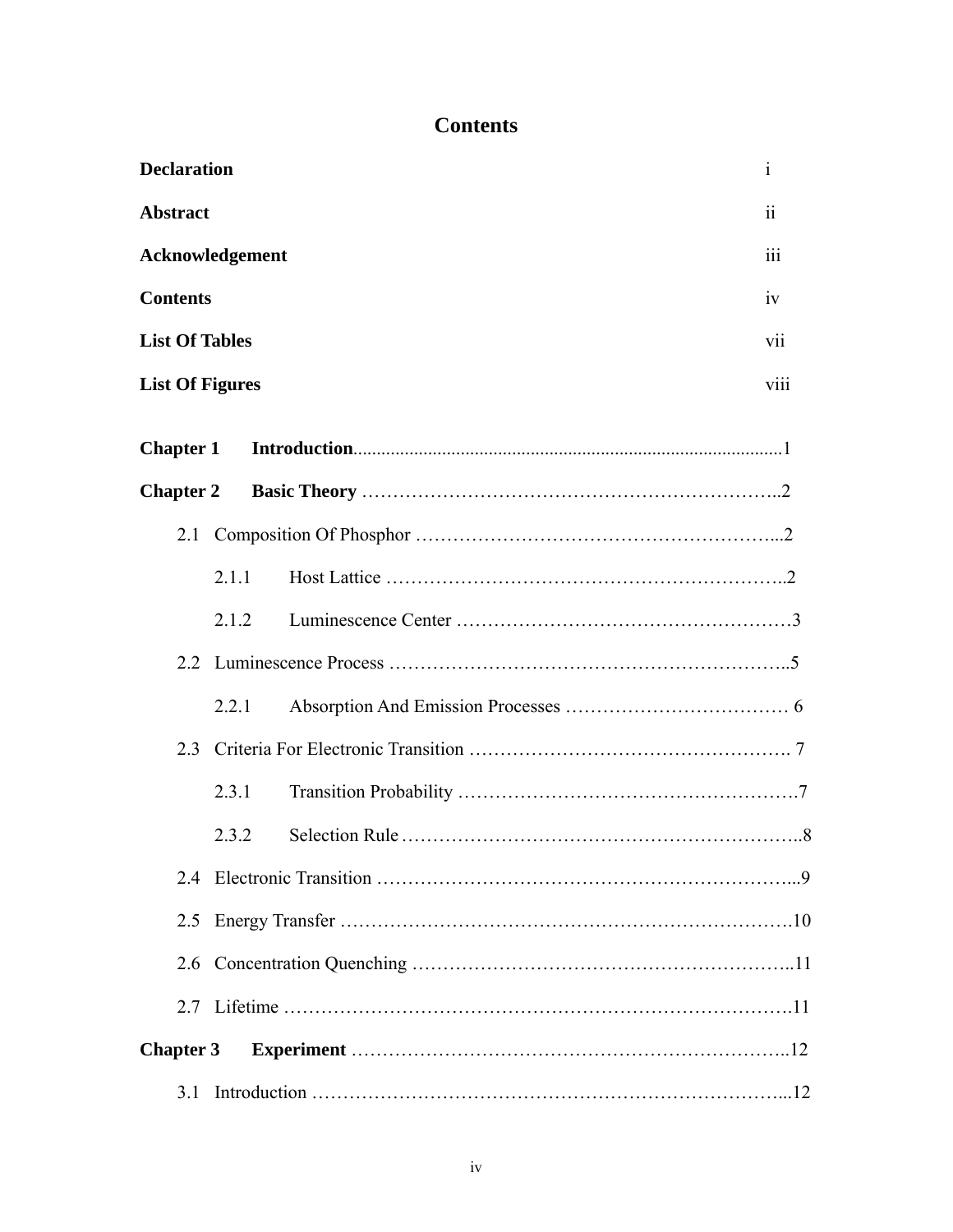| 3.2              |       |                                                                  |  |  |  |
|------------------|-------|------------------------------------------------------------------|--|--|--|
|                  | 3.2.1 |                                                                  |  |  |  |
|                  | 3.2.2 |                                                                  |  |  |  |
|                  | 3.2.3 |                                                                  |  |  |  |
|                  | 3.2.4 |                                                                  |  |  |  |
| 3.3              |       |                                                                  |  |  |  |
|                  | 3.3.1 |                                                                  |  |  |  |
|                  | 3.3.2 | Photoluminescence (PL) Measurement Under UV Excitation 18        |  |  |  |
|                  | 3.3.3 | PL and Photoluminescence Excitation (PLE) Measurement            |  |  |  |
|                  | 3.3.4 | Commission Internationale De l'Eclairage (CIE) Measurement 22    |  |  |  |
|                  | 3.3.5 |                                                                  |  |  |  |
| <b>Chapter 4</b> |       |                                                                  |  |  |  |
|                  |       |                                                                  |  |  |  |
| 4.1              |       |                                                                  |  |  |  |
|                  | 4.1.1 |                                                                  |  |  |  |
|                  | 4.1.2 |                                                                  |  |  |  |
|                  | 4.1.3 |                                                                  |  |  |  |
|                  | 4.1.4 | Properties Of Different Synthesis Techniques 30                  |  |  |  |
|                  |       |                                                                  |  |  |  |
|                  | 4.2.1 |                                                                  |  |  |  |
|                  | 4.2.2 | Concentration Effect Under Different Excitation Energy Levels 34 |  |  |  |
|                  | 4.2.3 |                                                                  |  |  |  |